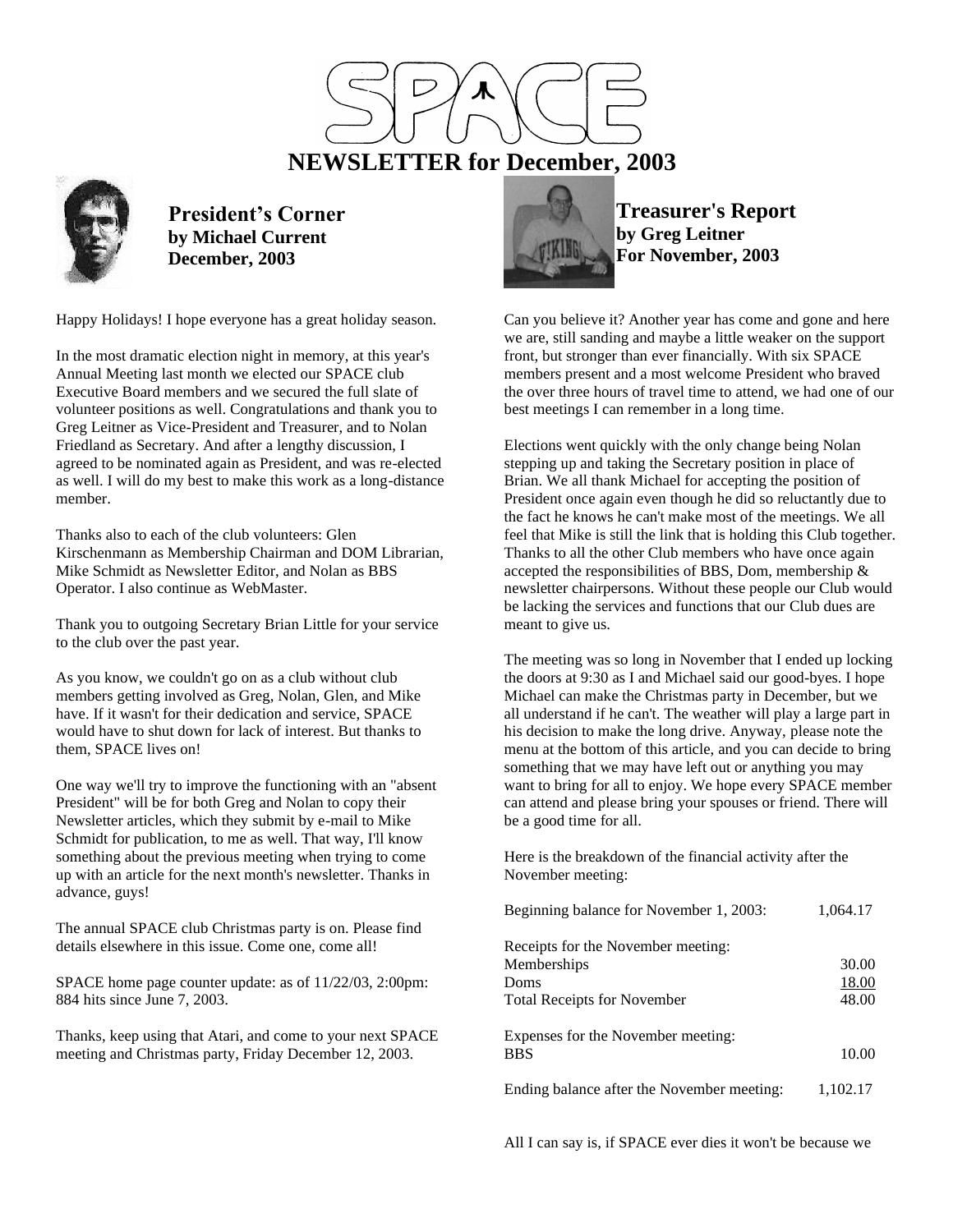went broke. It's hard to believe how healthy a Club with sixteen members can continue to be so financially strong as this Club has been over the years. We didn't have funds like this even when the Club had fifty members. So hats off to all the

current members who have felt strongly in keeping this group together.

Please join us for the annual Christmas party next month on December 12, 2003 and feast on the following:

Chicken strips and ribs from Applebee's Club Cole slaw and potato salad Club Pop and ice Greg Chips and dip Lance Ice cream and plates Glen Chocolate chip cookies Bill (we hope)

As you can see we have most things taken care of, but if you want to bring something that is not on the list we definitely encourage you to do so. The more choices the better the party. See you all for the end of year big bash!



**Secretary's Report By Brian-Angel C Little For November, 2003**

\*\*\*\*\*\*\*\*\*\*\*\*\*\*\*\*\*\*\*\*\*\*\*\*\*\*\*\*\*\*\*\*\*\*\*\*\*\*\*\*\*\*\*\*\*\*\*\*\*\*

No Minutes Submitted.

# Dear Greg:

My computer crashed in the middle of my last message to you (danged WinTel machines!), so I'll try this again. I've shipped off the first lot of my new newsletter/magazine "eight**sixteen**thirty-two" to you. This is in a constant state of revision, but I believe that the issues that I did send to you have reprints of recent issues of the SCAT, SPACE, and MIAUG newsletters. I'll be sending out copies to all of these groups, as well as ACEC, VAUG (new group in Vermont), and GCACE (Victoria, Canada), as these groups do not have newsletters of their own. I'll probably also send a few issues to the world's largest group of Atari users, ABBUC (in Germany), though cost will be prohibitive for mass mailings. The only thing that I will ask of SPACE is that you do not mail any issues to any members who are not part of the executive. This is supposed to be an incentive to get people to show up at meetings, and mail-outs would certainly be counterproductive to this purpose. Article submissions would also be most welcome, though I do currently have enough material for the next issue (which will come out sometime in March, I think). I've set this mag up to be a one-man operation, though, and I can get this done as long as I restrict mailings to user groups themselves. In the future, I hope to include material from IMAGE and ABACUS, as these groups still do have newsletters. As for now, though, the three aforementioned groups' newsletters will constitute the largest part of the mag. In any case, enjoy -- and any feedback from you and SPACE would be most welcome!!

Thanks, David Sherwin

\*\*\*\*\*\*\*\*\*\*\*\*\*\*\*\*\*\*\*\*\*\*\*\*\*\*\*\*\*\*\*\*\*\*\*\*\*\*\*\*\*\*\*\*\*\*

Dear Michael (and Greg):

I think your point regarding the purpose of a "super newsletter" is an important one, but I'd like to distinguish it from a "regular" newsletter exchange.

First, a number of users' groups are either undergoing significant personnel changes (SPACE), stepping up their activities (ACEC in Columbus; SCAT, with a new newsletter and greater visibility), or just forming (MIAUG in Miami; VAUG in Vermont). Many of these groups do not produce newsletters, and they could not, therefore, actively participate in such an exchange. The "super newsletter" that I'm contemplating would be available to ALL Atari users' groups and it could be obtained only from them (there would be no private mailouts).

I see two direct benefits with this plan:

1) Group participation will increase ("casual" enthusiasts will be "forced" to obtain their copies of the newsletter at group meetings) 2) Production costs will be lowered due to the fact that newsletters will be mailed only to a few locations each quarter (I anticipate that the newsletter will be a quarterly), and its content will largely consist of pre-printed material. IMAGE has, as of yet, not responded to my request for membership, and I'm not sure how they would feel about contributing to a "super newsletter". ABACUS has not responded to my last few e-mails on the topic. I would, of course, be happy to include newsletters from these groups should they desire to do so. David

\*\*\*\*\*\*\*\*\*\*\*\*\*\*\*\*\*\*\*\*\*\*\*\*\*\*\*\*\*\*\*\*\*\*\*\*\*\*\*\*\*\*\*\*\*\*

#### A-T-A-R-I

Answers-Tips-and-Relevant Information by Paul Alhart paulalhart@hotmail.com 1987.11

Several people (more that one) have asked me recently about Translators for the XL/XE machines. There are several available ranging from the original Atari Translator Disk to several hardware translators. The one that I use exclusively though is a P/D disk based program called OS800. What sets this translator apart from the Atari Translator is that it is not a Boot file. It can be loaded from DOS or even from a three sector menu program that doesn't use DOS. This means it can be on the same disk that your programs are on and you won't have to swap disks. Another nice feature is that you can do a Warm Start (RESET) without erasing the translated operating system from RAM. This is done by pressing the (START-SELECT-OPTION) keys all at the same time. This allows you to boot another program without having to reload the Translator. Pressing the (RESET) key Will take you back to the XL/XE operating system though. OS800 is now in our club disk

library.

Try it, You'll like it!

## \*\*\*\*\*\*\*\*\*\*\*\*\*\*\*\*\*\*\*\*\*\*\*\*\*\*\*\*\*\*\*\*\*\*\*\*\*\*\*\*\*\*\*\*\*\*

LOS ANGELES – Nov. 19, 2003 – Atari today announced that it has shipped Magic: The Gathering™ – Battlegrounds, for the Xbox® videogame system from Microsoft and PC CD-ROM, to retail stores nationwide. Developed for Atari by Secret Level, Magic: The Gathering – Battlegrounds is based on the incredibly popular trading card game created by Wizards of the Coast, a subsidiary of Hasbro, Inc. (NYSE: HAS). The game is filled with faithful card game translations of classic creatures, spells and enchantments and presented in a visually stunning 3D game environment rife with real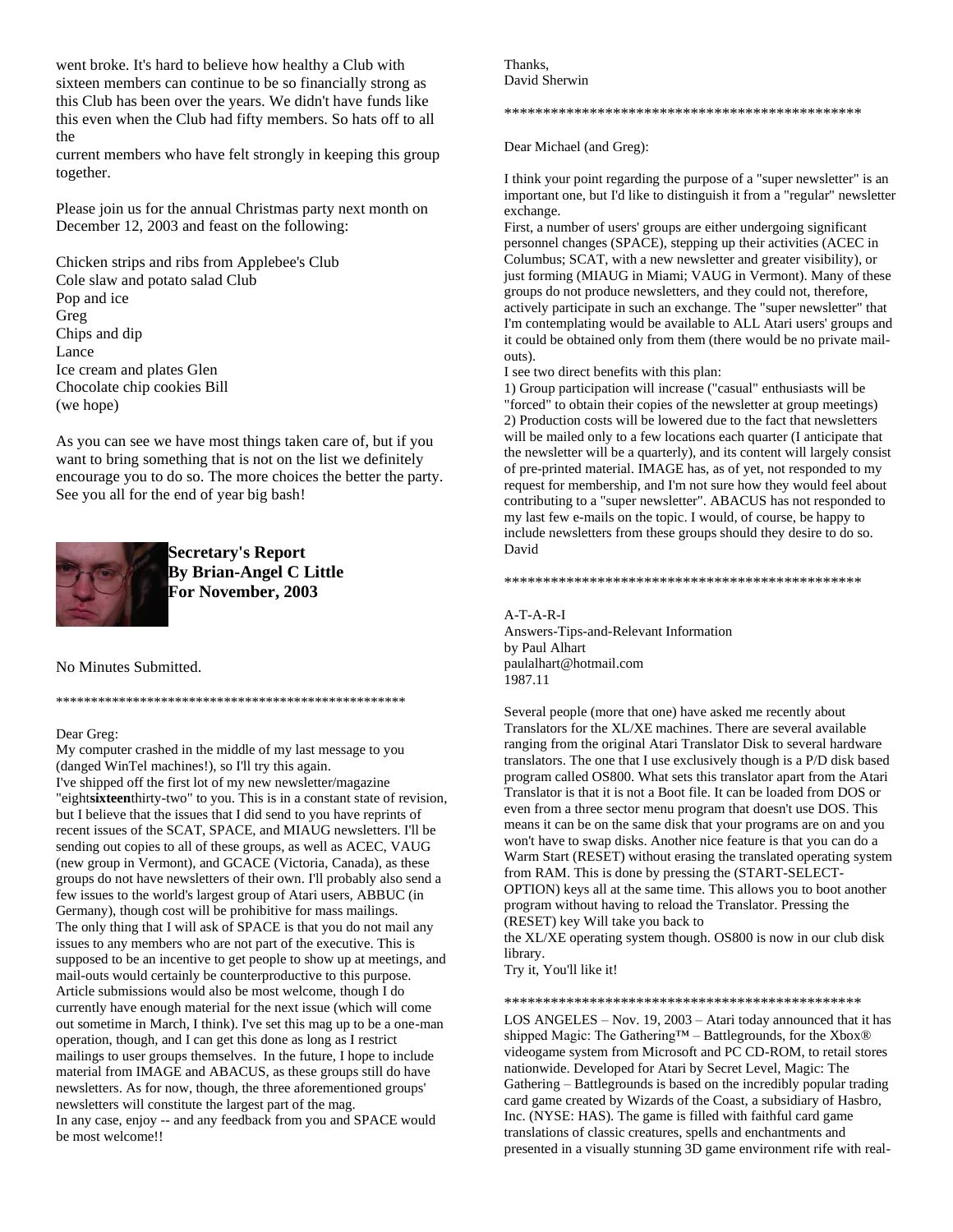time strategic fighting, devastating wizard arsenals and intense creature combat.

"Based on one of the best game franchises ever created, Magic: The Gathering – Battlegrounds will truly usher in a new era of strategic fighting gameplay," said Steve Allison, vice president of marketing, Atari's Los Angeles Studio. "Magic: The Gathering – Battlegrounds is like no other Magic game to date – it is incredibly fast-paced, eyepopping in full 3D and filled with tons of strategic fighting action. Magic: The Gathering – Battlegrounds also takes full advantage of Xbox Live allowing players to compete against friends worldwide, track their stats and rank as well as download new creatures, spells, arenas and more."

Created by award-winning game designer Richard Garfield and published by Wizards of the Coast, the Magic: The Gathering® trading card game made its debut in 1993. Today, there are more than 6 million Magic players worldwide. Just as in the Magic® card game, in Magic: The Gathering – Battlegrounds players will choose a duelist and any of Magic's five colors -- red, green, white, blue, and black -- to attempt to reduce their opponent's life to zero. Of course, getting an opponent to zero will not be easy, players will have to utilize lightning reflexes, strategic brilliance and, on occasion, raw power to overcome an enemy.

An important aspect to Magic: The Gathering – Battlegrounds will involve the player's mastery of the five colors in the development of his/her duelist. Each color has a proficiency at certain types of activities, such as attacking, defending and healing. Players will be able to select up to two colors and utilize creatures, spells and enchantments in any combination from those schools. For example, a red duelist may choose to augment the attacking powers of his Lava Dragon by adding powerful green enchantments to his arsenal or increase his resilience by using white's restorative powers instead.

Magic: The Gathering – Battlegrounds will feature an engrossing single-player Quest Mode featuring a plot that includes characters from Magic: The Gathering storylines while also introducing a variety of new characters and locales. Single-player Quest Mode will be comprised of six chapters; each features up to 15 quests. Most quests will involve battles with resident duelists, sub-bosses or bosses who often control a particular creature or spell that the player has not yet acquired. As the player progresses, the resident duelists get tougher and control more powerful spells.

# Additional Highlights:

• Xbox Live Enabled -- Magic: The Gathering – Battlegrounds takes full advantage of Xbox Live with a robust set of features including online dueling and chat capabilities, a complete ranking system and statistic tracking. In addition, new creatures, sorceries, enchantments and arenas will be made available to players for download after launch.

• Creatures, Creatures, Creatures -- Magic: The Gathering – Battlegrounds will feature dozens of creatures that can be utilized by duelists throughout the game. Creatures include the Goblin King (red), who improves the performance of any other goblin under player control; the Krovikan Vampire (black) who can "resurrect" enemy units to serve his side after defeating them in combat; the unstoppable Avatar of Might (green), who can trample through defending forces and still attack the opposing duelist; the Warrior Angel (white), who can heal the controlling duelist with the damage she deals in combat; and, Horned Turtle (blue) who acts as a barrier to all ground units.

• Super Sorceries – While creatures get all the headlines an effective sorcery can unleash a devastating, game-ending, world-of-hurt with one simple spell cast. Red features some of the most devastating sorceries with show stoppers including, Inferno, Scorching Missile and Engulfing Flames, which all deal varying amounts of damage to creatures and duelists alike. Not to be left out, the other colors also feature a horde of deadly spells, including Hellfire (black), which instantly kills all non-black creatures; Overrun (green), which grants all green creatures bonuses to attack and defense as well as the ability to trample opponents; Spelljack (blue), which allows a blue duelist to literally steal an opposing players spell if timed correctly; and, Demystify (white), which destroys an enemy duelist's last cast enchantment.

• Enchanting Enchantments – Just as important as any creature or sorcery, enchantments can easily swing the tide of battle. Gratuitous Violence (red) grants all creatures with improved attacking power; Test of Endurance (white) alters win conditions by granting the first player to reach 50 health the victory; Liability (black) causes damage to any duelist whenever their creatures perish; and, Pendrill Mists (blue), which steals mana from any duelist after a creature respawns in battle.

• Choose Your Battlefield -- Magic: The Gathering – Battlegrounds will initially feature more than 15 arenas to battle in. While featuring similar play mechanics, each arena is unique and relates to key geographic areas found in the Magic universe. Arenas include Maraxus' Volcanic Forge, Akroma's Castle Lucetos, Ihsan's Forbidden Fen and Multani's Everfall among many others.

Magic: The Gathering – Battlegrounds is now available at retail stores nationwide with an estimated retail price of \$49.95 and an ESRB rating of "T" for Teen. Additional information about Magic: The Gathering – Battlegrounds can be found online at [http://www.mtggame.com/,](http://www.mtggame.com/) which features downloadable and streaming game play movies, downloadable developer commentaries and strategies, screenshots, duelist information and much more.

\*\*\*\*\*\*\*\*\*\*\*\*\*\*\*\*\*\*\*\*\*\*\*\*\*\*\*\*\*\*\*\*\*\*\*\*\*\*\*\*\*\*\*\*\*\*

BEVERLY, MA - Nov. 18, 2003 – Atari, Inc. (Nasdaq: ATAR) today announced that the highly anticipated action/adventure title, Kya®: Dark Lineage, created exclusively for the PlayStation®2 computer entertainment system, has shipped to retail outlets nationwide. Gamers everywhere can join Kya on her journey through a strange and mysterious world with non-stop action and an immersive story line that leads Kya to discover and confront the secret of her dark lineage.

Plunged into a mysterious world, Kya is on a quest to find her lost brother and a way back home. Along her journey of discovery, she encounters the Nativs, a peaceful tribe, oppressed by the Wolfens, the menacing army of the evil ruler Brazul. Kya must lead the rebellion of the Nativs for their freedom, and the only way is to master magical powers to liberate the Wolfens from their mystical imprisonment and restore their Nativ identity.

Kya: Dark Lineage is a creative blend of game play features including unique flying action that allows Kya to soar and freefall at breathtaking speed using powerful air currents, based on real wind physics. Kya can perform thrilling freestyle maneuvers and 360 degree spins with magical boards, battle evil Wolfens and other creatures with more than 30 melee attacks and dynamic fighting combos, and explore nine massive and highly-detailed environments culminating in the discovery of her dark lineage.

"Kya is an original intellectual property from Atari that blends action, adventure and platforming elements with stunning graphics and distinctive game play mechanics for a new and innovative gaming experience," said Nancy MacIntyre, vice president of marketing for Atari. "In addition to the fantastic gameplay, Kya is a highly appealing lead video game character – confident, tough and independent – whose personality will keep gamers coming back for more."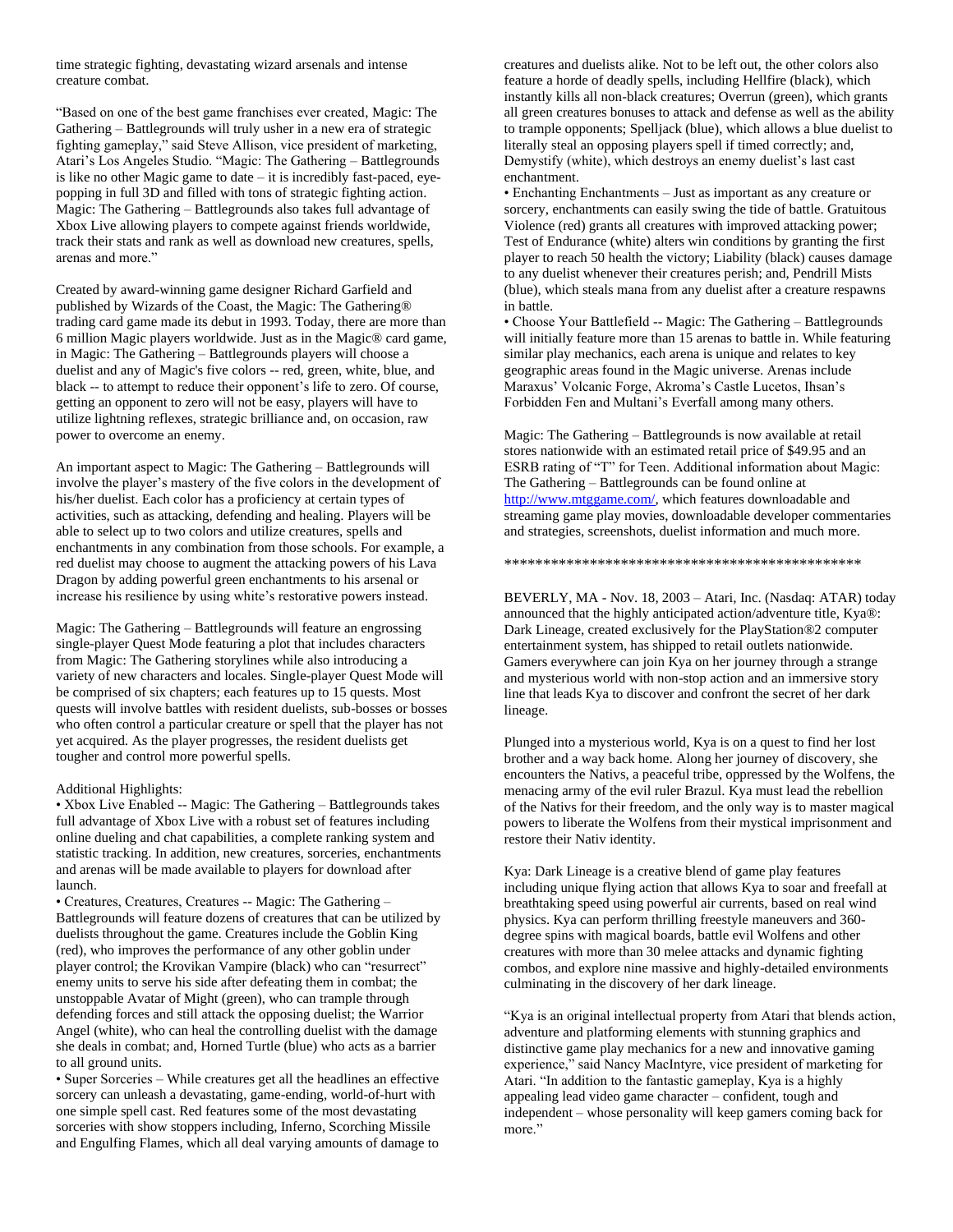Powered by a proprietary game engine that delivers high-resolution models and textures, smooth-blended animation and utilizes spectacular physics, Kya: Dark Lineage allows players a liberating sense of movement and freedom as they travel across vast and open worlds. Through 50 quests and side missions, Kya must increase the strength and ability of her new-found mystical powers to unlock secret areas and fight off enemies.

Developed by Atari's own Eden Studios, Kya: Dark Lineage is now available at retail outlets nationwide for a suggested retail price of \$39.95. For additional information on this product visit <http://www.kya-game.com/> or [http://www.atari.com/.](http://www.atari.com/)

#### \*\*\*\*\*\*\*\*\*\*\*\*\*\*\*\*\*\*\*\*\*\*\*\*\*\*\*\*\*\*\*\*\*\*\*\*\*\*\*\*\*\*\*\*\*\*

## --Date: Sat, 15 Nov 2003 11:45:48 -0800

Atari SAP Music Archive, or ASMA, was updated just today. Adding 124 new songs, it is now totaling 1771 tunes. You will find new (or newly found) tunes by Radek Sterba, Grayscale (Grzegorz Kwiatek and Lukasz Sychowicz}, Jakub Husak, Tomasz Liebich, and many others. The archive and players can be found at the ASMA homepage.

http://asma.atari.org/

[This news item courtesy of Atari.org - [http://www.atari.org\]](http://www.atari.org/)

### \*\*\*\*\*\*\*\*\*\*\*\*\*\*\*\*\*\*\*\*\*\*\*\*\*\*\*\*\*\*\*\*\*\*\*\*\*\*\*\*\*\*\*\*\*\*

LOS ANGELES - Nov. 11, 2003 - After delivering a \$430 million summer blockbuster film in collaboration with Intermedia, IMF, C2 Pictures, and Columbia TriStar International, Arnold Schwarzenegger makes his first-ever video game appearance in Atari's Terminator 3: Rise of the Machines for the next-generation game consoles due for release on November 11, 2003.

Highlighting the close collaboration between Schwarzenegger and Atari, the video game will include an exclusive "Making Of The Video Game' documentary containing footage of, and interviews with, Schwarzenegger and the entire cast, as well as a behind-thescenes look at the making of a Hollywood video game. The Terminator 3: Rise of the Machines DVD, released by Warner Bros. Home Video in North America and by Columbia TriStar Home Entertainment internationally, will also feature this behind-the-scenes material. As an added bonus, the DVD will also feature trailers for Terminator 3: Rise of the Machines and Atari's PC game, Terminator 3: War of the Machines, which will be released this December.

"Terminator 3: Rise of the Machines is another example of how Atari is changing the way people look at Hollywood entertainment properties and specifically how they translate to the interactive medium," said Steve Allison, vice president of marketing, Atari, Inc.'s Los Angeles studio. "Our increasingly collaborative relationships with studios, talent and producers, such as C2 and Intermedia, are delivering richer, deeper and more enjoyable gaming experiences than anyone has ever seen before."

Atari's Terminator 3: Rise of the Machines will also feature never-before-scene film footage created exclusively for the video game. The five-minute segment featuring Arnold Schwarzenegger sheds new light on the mythology behind the origins of the Terminator. In addition, footage from the feature film is also used throughout the game to set up key situations and story-related game elements.

Developed for Atari by Black Ops Entertainment, Terminator 3: Rise of the Machines will be available on November 11 for the

 $PlayStation(r)2 computer entertainment system, the Xbox(r) video$ game system from Microsoft and Game Boy(r) Advance. More information can be found online at www.t3game.com.

\*\*\*\*\*\*\*\*\*\*\*\*\*\*\*\*\*\*\*\*\*\*\*\*\*\*\*\*\*\*\*\*\*\*\*\*\*\*\*\*\*\*\*\*\*\*

LOS ANGELES - Nov. 11, 2003 - Atari today announced that it has shipped Terminator(r)3: Rise of the Machines(tm), for the PlayStation(r) 2 computer entertainment system, the Xbox(tm) videogame system from Microsoft and Game Boy(r) Advance, to retail stores nationwide. Based on this summer's blockbuster motion picture from Intermedia, IMF and C2 Pictures, Terminator 3: Rise of the Machines is a first-person action game that allows players to become Arnold Schwarzenegger as the Terminator. Developed by Black Ops, Terminator 3: Rise of the Machines marks the first time Arnold Schwarzenegger's voice and likeness has ever appeared in a videogame -- the involvement of Claire Danes, Nick Stahl and Kristanna Lokken rounds out the stellar videogame cast.

"With both the Terminator 3: Rise of the Machines movie DVD and videogame releasing today, fans can watch the Terminator in action on their home theaters and one minute later become the Terminator on their favorite game system," said Steve Allison, vice president of marketing, Atari, Inc.'s Los Angeles studio. "The Terminator 3: Rise of the Machines videogame takes the movie to an entirely new level. Not only do players get to play through the plot of the feature film nearly line for line, but they'll also be able to experience first-hand everything that happened just prior to the feature

film's start. How was the Terminator sent back this time? How did he kill John Connor? And, what does SkyNet really look like? All of these questions, and more, are answered in the game."

Terminator 3: Rise of the Machines continues Atari's trend of bringing outstanding film properties to life in the interactive realm complete with Hollywood talent, feature film footage, dramatic plots that interweave with the movie, authentic sound tracks and much more. Terminator 3: Rise of the Machines features 15 minutes of footage taken straight from the blockbuster film that helps set up key situations and story-related game elements. An additional five-minute segment, filmed by director Jonathan Mostow, exclusive to the DVD and videogame features Arnold Schwarzenegger and sheds new light on the mythology behind the origins of the Terminator. Players will also be treated to extensive behind-the-scenes footage from both the videogame and feature film, including an eight-minute segment detailing the entire making of the game.

The Terminator 3: Rise of the Machines videogame storyline will weave in and out of the movie script as players encounter scenarios similar to those faced by the Terminator where John Connor must be protected from the threat of the T-X and the initial rise of the machines, to the apocalyptic future where the War of the Machines is waged on all fronts. While following the feature film's plot closely, Terminator 3: Rise of the Machines will go one step further by providing fans of the Terminator series with a deeper look into the movie's universe and the role of the Terminator, a futuristic fighting machine reprogrammed to save humanity from the SkyNet Armageddon.

As the Terminator, players will face swarms of enemies in firstperson action from the wastelands of the future to present-day Los Angeles. Military bases, laboratories and downtown Los Angeles are just a few of the more than 20 unique locations found in the game, which have been taken straight from the current Terminator timeline of events. In addition, more than 20 futuristic and modern-day weapons will be at the player's disposal for use in terminating any enemy in the most efficient manner possible, including the SkyNet Arc-Laser, Tech-Com Micro Rocket Launcher and the SkyNet